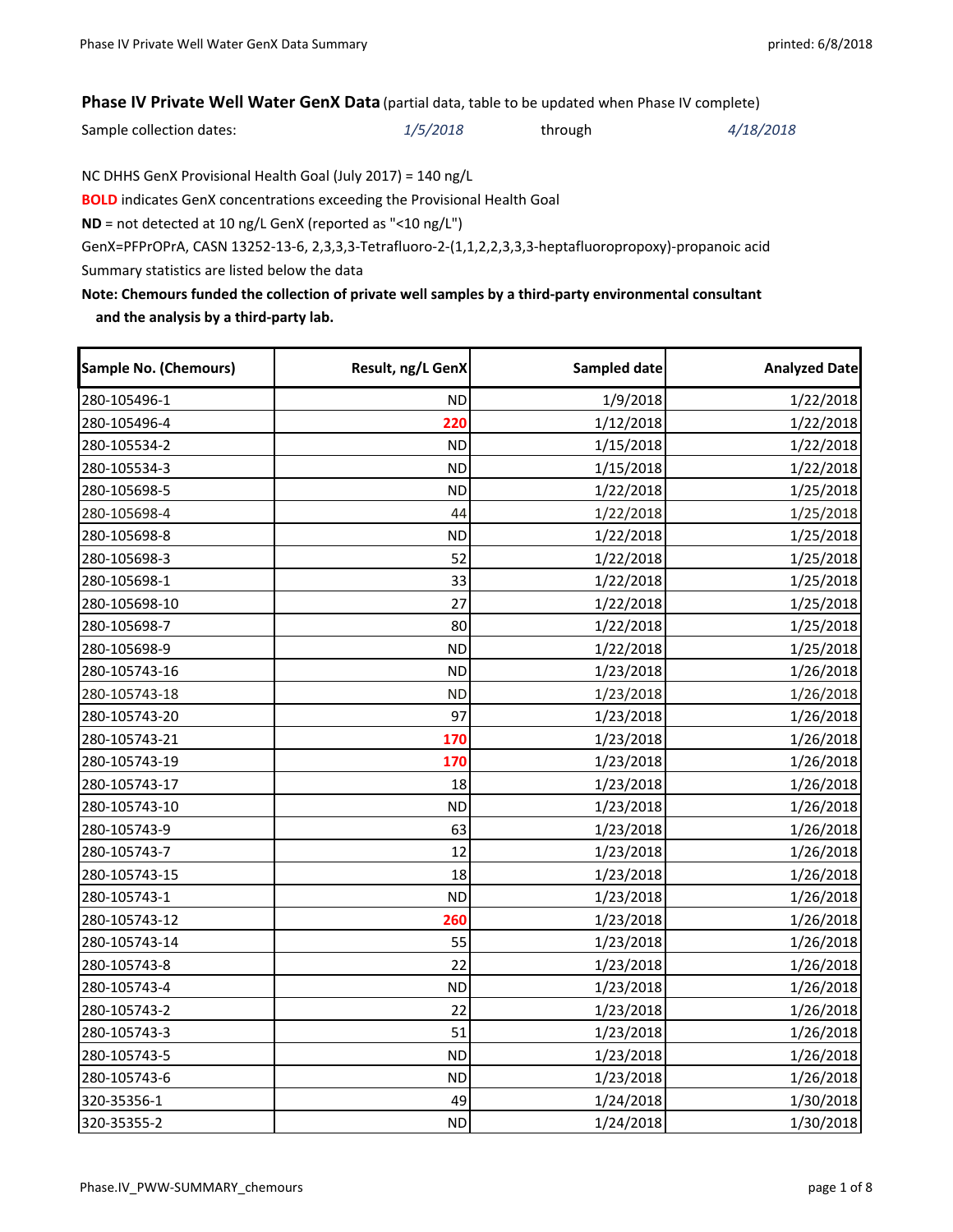| <b>Sample No. (Chemours)</b> | Result, ng/L GenX | Sampled date | <b>Analyzed Date</b> |
|------------------------------|-------------------|--------------|----------------------|
| 320-35355-4                  | 40                | 1/24/2018    | 1/30/2018            |
| 320-35355-7                  | 15                | 1/24/2018    | 1/30/2018            |
| 320-35355-5                  | <b>ND</b>         | 1/24/2018    | 1/30/2018            |
| 280-105815-10                | <b>ND</b>         | 1/24/2018    | 1/29/2018            |
| 280-105815-1                 | 18                | 1/24/2018    | 1/29/2018            |
| 280-105815-4                 | <b>ND</b>         | 1/24/2018    | 1/29/2018            |
| 320-35356-4                  | 12                | 1/24/2018    | 1/30/2018            |
| 320-35356-6                  | <b>ND</b>         | 1/24/2018    | 1/30/2018            |
| 320-35356-7                  | 10                | 1/24/2018    | 1/30/2018            |
| 320-35356-9                  | <b>ND</b>         | 1/24/2018    | 1/31/2018            |
| 280-105815-13                | 58                | 1/24/2018    | 1/29/2018            |
| 320-35356-11                 | <b>ND</b>         | 1/24/2018    | 1/31/2018            |
| 280-105815-2                 | <b>ND</b>         | 1/24/2018    | 1/29/2018            |
| 280-105815-3                 | <b>ND</b>         | 1/24/2018    | 1/29/2018            |
| 280-105815-5                 | 37                | 1/24/2018    | 1/29/2018            |
| 280-105815-6                 | 19                | 1/24/2018    | 1/29/2018            |
| 280-105815-7                 | 37                | 1/24/2018    | 1/29/2018            |
| 320-35356-3                  | 31                | 1/24/2018    | 1/30/2018            |
| 320-35356-2                  | 200               | 1/24/2018    | 1/30/2018            |
| 280-105815-11                | <b>ND</b>         | 1/24/2018    | 1/29/2018            |
| 320-35355-1                  | 47                | 1/24/2018    | 1/30/2018            |
| 320-35355-9                  | 17                | 1/24/2018    | 1/30/2018            |
| 320-35355-8                  | 21                | 1/24/2018    | 1/30/2018            |
| 320-35428-3                  | <b>ND</b>         | 1/25/2018    | 2/5/2018             |
| 320-35428-5                  | 110               | 1/25/2018    | 2/5/2018             |
| 320-35428-2                  | 31                | 1/25/2018    | 2/5/2018             |
| 320-35428-7                  | <b>ND</b>         | 1/25/2018    | 2/5/2018             |
| 320-35428-13                 | <b>ND</b>         | 1/25/2018    | 2/5/2018             |
| 320-35428-1                  | 100               | 1/25/2018    | 2/5/2018             |
| 320-35428-8                  | 22                | 1/25/2018    | 2/5/2018             |
| 320-35428-10                 | 63                | 1/25/2018    | 2/5/2018             |
| 320-35428-15                 | <b>ND</b>         | 1/25/2018    | 2/5/2018             |
| 320-35428-12                 | 30                | 1/25/2018    | 2/5/2018             |
| 280-105865-11                | 64                | 1/26/2018    | 2/5/2018             |
| 280-105865-10                | 10                | 1/26/2018    | 2/5/2018             |
| 280-105865-12                | 31                | 1/26/2018    | 2/5/2018             |
| 280-105865-13                | 26                | 1/26/2018    | 2/5/2018             |
| 280-105865-1                 | <b>ND</b>         | 1/26/2018    | 2/5/2018             |
| 280-105865-7                 | 110               | 1/26/2018    | 2/5/2018             |
| 280-105865-8                 | 84                | 1/26/2018    | 2/5/2018             |
| 280-105865-5                 | 65                | 1/26/2018    | 2/5/2018             |
| 280-105865-6                 | 41                | 1/26/2018    | 2/5/2018             |
| 280-105865-4                 | <b>ND</b>         | 1/26/2018    | 2/5/2018             |
| 280-105999-26                | 18                | 1/29/2018    | 2/8/2018             |
| 280-105950-12                | <b>ND</b>         | 1/30/2018    | 2/7/2018             |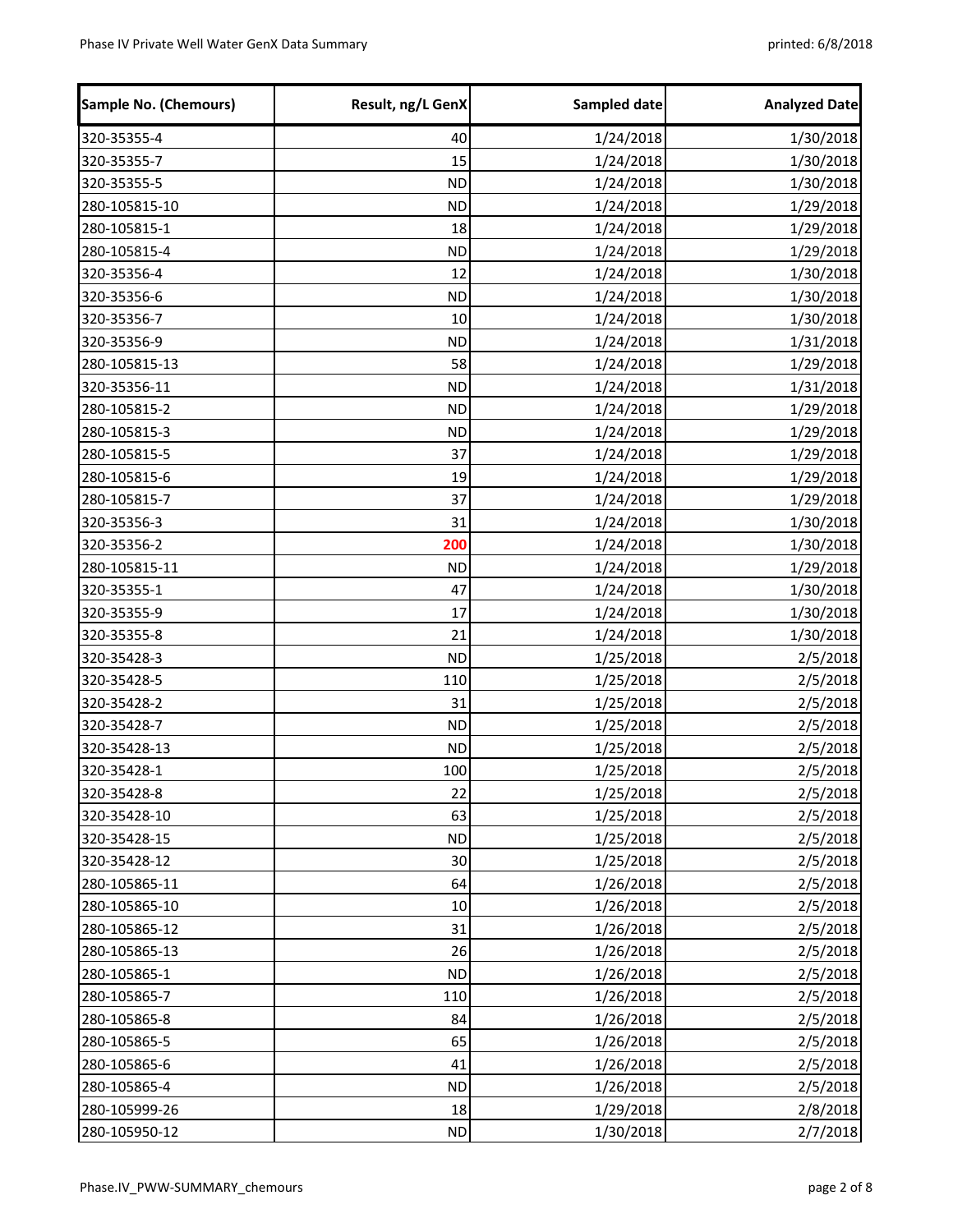| <b>Sample No. (Chemours)</b> | Result, ng/L GenX | Sampled date | <b>Analyzed Date</b> |
|------------------------------|-------------------|--------------|----------------------|
| 280-105950-18                | 50                | 1/30/2018    | 2/8/2018             |
| 280-105950-16                | 22                | 1/30/2018    | 2/8/2018             |
| 280-105950-17                | 120               | 1/30/2018    | 2/8/2018             |
| 280-105950-14                | 22                | 1/30/2018    | 2/8/2018             |
| 280-105950-13                | <b>ND</b>         | 1/30/2018    | 2/8/2018             |
| 280-105950-1                 | <b>ND</b>         | 1/30/2018    | 2/7/2018             |
| 280-105950-4                 | <b>ND</b>         | 1/30/2018    | 2/7/2018             |
| 280-105950-7                 | <b>ND</b>         | 1/30/2018    | 2/7/2018             |
| 280-105950-5                 | 30                | 1/30/2018    | 2/7/2018             |
| 280-105950-37                | 110               | 1/30/2018    | 2/9/2018             |
| 280-105950-9                 | <b>ND</b>         | 1/30/2018    | 2/7/2018             |
| 280-105950-23                | <b>ND</b>         | 1/30/2018    | 2/8/2018             |
| 280-105950-21                | <b>ND</b>         | 1/30/2018    | 2/8/2018             |
| 280-105950-25                | 12                | 1/30/2018    | 2/8/2018             |
| 280-105950-26                | 16                | 1/30/2018    | 2/8/2018             |
| 280-105950-27                | 14                | 1/30/2018    | 2/8/2018             |
| 280-105950-29                | 14                | 1/30/2018    | 2/8/2018             |
| 280-105999-48                | 15                | 1/30/2018    | 2/12/2018            |
| 280-105950-31                | 62                | 1/30/2018    | 2/9/2018             |
| 280-105999-51                | 80                | 1/30/2018    | 2/12/2018            |
| 280-105999-49                | 10                | 1/30/2018    | 2/12/2018            |
| 280-105950-35                | 54                | 1/30/2018    | 2/9/2018             |
| 280-105999-5                 | 65                | 1/30/2018    | 2/9/2018             |
| 280-105999-4                 | 79                | 1/30/2018    | 2/9/2018             |
| 280-105999-1                 | 81                | 1/30/2018    | 2/9/2018             |
| 280-105999-3                 | 53                | 1/30/2018    | 2/9/2018             |
| 280-105999-2                 | 31                | 1/30/2018    | 2/9/2018             |
| 280-105999-22                | 140               | 1/30/2018    | 2/9/2018             |
| 280-105999-23                | 37                | 1/30/2018    | 2/9/2018             |
| 280-105999-24                | 65                | 1/30/2018    | 2/12/2018            |
| 280-105999-21                | 18                | 1/30/2018    | 2/9/2018             |
| 280-105950-19                | <b>ND</b>         | 1/30/2018    | 2/8/2018             |
| 280-105950-32                | 11                | 1/30/2018    | 2/9/2018             |
| 280-105950-20                | 71                | 1/30/2018    | 2/8/2018             |
| 280-105950-33                | 38                | 1/30/2018    | 2/9/2018             |
| 280-105999-20                | 30                | 1/30/2018    | 2/9/2018             |
| 280-105999-30                | <b>ND</b>         | 1/31/2018    | 2/9/2018             |
| 280-105999-31                | 28                | 1/31/2018    | 2/9/2018             |
| 280-105999-28                | <b>ND</b>         | 1/31/2018    | 2/9/2018             |
| 280-105999-35                | 49                | 1/31/2018    | 2/12/2018            |
| 280-105999-34                | 130               | 1/31/2018    | 2/9/2018             |
| 280-105999-33                | 300               | 1/31/2018    | 2/12/2018            |
| 280-105999-57                | 21                | 1/31/2018    | 2/12/2018            |
| 280-105999-17                | <b>ND</b>         | 1/31/2018    | 2/9/2018             |
| 280-105999-52                | 130               | 1/31/2018    | 2/12/2018            |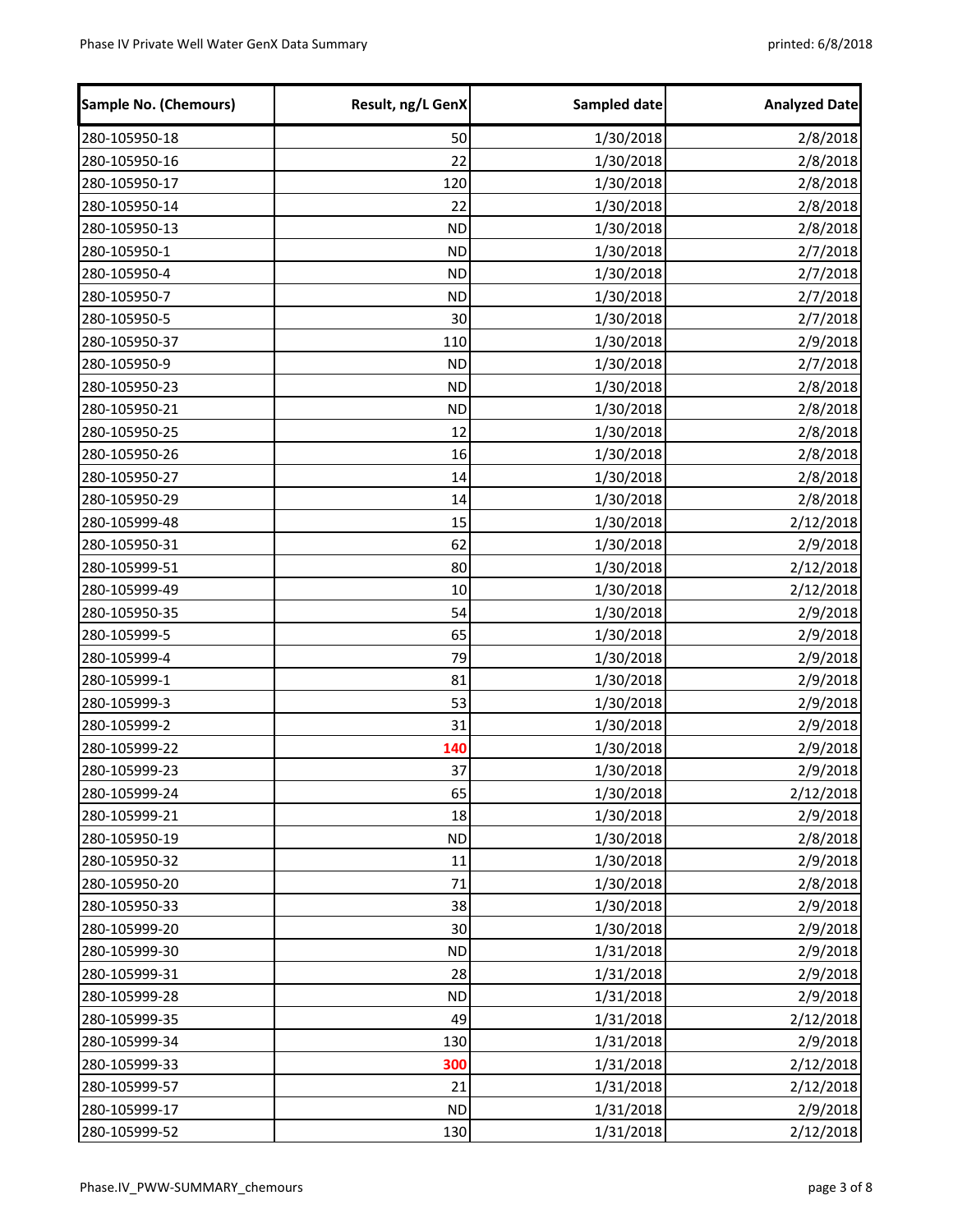| <b>Sample No. (Chemours)</b> | Result, ng/L GenX | Sampled date | <b>Analyzed Date</b> |
|------------------------------|-------------------|--------------|----------------------|
| 280-105999-37                | 12                | 1/31/2018    | 2/12/2018            |
| 280-105999-39                | <b>ND</b>         | 1/31/2018    | 2/12/2018            |
| 280-105999-42                | <b>ND</b>         | 1/31/2018    | 2/12/2018            |
| 280-105999-43                | <b>ND</b>         | 1/31/2018    | 2/12/2018            |
| 280-105999-55                | <b>ND</b>         | 1/31/2018    | 2/12/2018            |
| 280-105999-44                | 190               | 1/31/2018    | 2/12/2018            |
| 280-105999-46                | <b>ND</b>         | 1/31/2018    | 2/12/2018            |
| 280-105999-54                | 12                | 1/31/2018    | 2/12/2018            |
| 280-105999-7                 | 26                | 1/31/2018    | 2/9/2018             |
| 280-105999-15                | 170               | 1/31/2018    | 2/9/2018             |
| 280-105999-16                | 360               | 1/31/2018    | 2/9/2018             |
| 280-105999-14                | 180               | 1/31/2018    | 2/9/2018             |
| 280-105999-6                 | 26                | 1/31/2018    | 2/9/2018             |
| 280-105999-13                | 87                | 1/31/2018    | 2/9/2018             |
| 280-105999-12                | 140               | 1/31/2018    | 2/9/2018             |
| 280-105999-11                | 100               | 1/31/2018    | 2/9/2018             |
| 280-105999-10                | <b>ND</b>         | 1/31/2018    | 2/9/2018             |
| 280-105999-36                | 61                | 1/31/2018    | 2/12/2018            |
| 280-105999-19                | 14                | 1/31/2018    | 2/9/2018             |
| 280-105999-8                 | <b>ND</b>         | 1/31/2018    | 2/9/2018             |
| 280-106036-35                | 16                | 2/1/2018     | 2/14/2018            |
| 280-106036-37                | 18                | 2/1/2018     | 2/14/2018            |
| 280-106036-38                | <b>ND</b>         | 2/1/2018     | 2/14/2018            |
| 280-106036-23                | 26                | 2/1/2018     | 2/12/2018            |
| 280-106036-21                | 37                | 2/1/2018     | 2/12/2018            |
| 280-106036-17                | 31                | 2/1/2018     | 2/12/2018            |
| 280-106036-19                | 15                | 2/1/2018     | 2/12/2018            |
| 280-106036-31                | 120               | 2/1/2018     | 2/14/2018            |
| 280-106036-41                | <b>ND</b>         | 2/1/2018     | 2/13/2018            |
| 280-106036-1                 | 12                | 2/1/2018     | 2/12/2018            |
| 280-106036-2                 | 38                | 2/1/2018     | 2/12/2018            |
| 280-106036-28                | 16                | 2/1/2018     | 2/14/2018            |
| 280-106036-5                 | <b>ND</b>         | 2/1/2018     | 2/12/2018            |
| 280-106036-4                 | <b>ND</b>         | 2/1/2018     | 2/12/2018            |
| 280-106036-26                | 83                | 2/1/2018     | 2/12/2018            |
| 280-106036-13                | <b>ND</b>         | 2/1/2018     | 2/12/2018            |
| 280-106036-6                 | 10                | 2/1/2018     | 2/12/2018            |
| 280-106036-15                | 21                | 2/1/2018     | 2/12/2018            |
| 280-106036-7                 | 12                | 2/1/2018     | 2/12/2018            |
| 280-106036-8                 | 10                | 2/1/2018     | 2/12/2018            |
| 280-106036-9                 | 25                | 2/1/2018     | 2/12/2018            |
| 280-106036-16                | 42                | 2/1/2018     | 2/12/2018            |
| 280-106036-27                | 52                | 2/1/2018     | 2/14/2018            |
| 280-106036-10                | 130               | 2/1/2018     | 2/12/2018            |
| 280-106036-29                | 61                | 2/1/2018     | 2/14/2018            |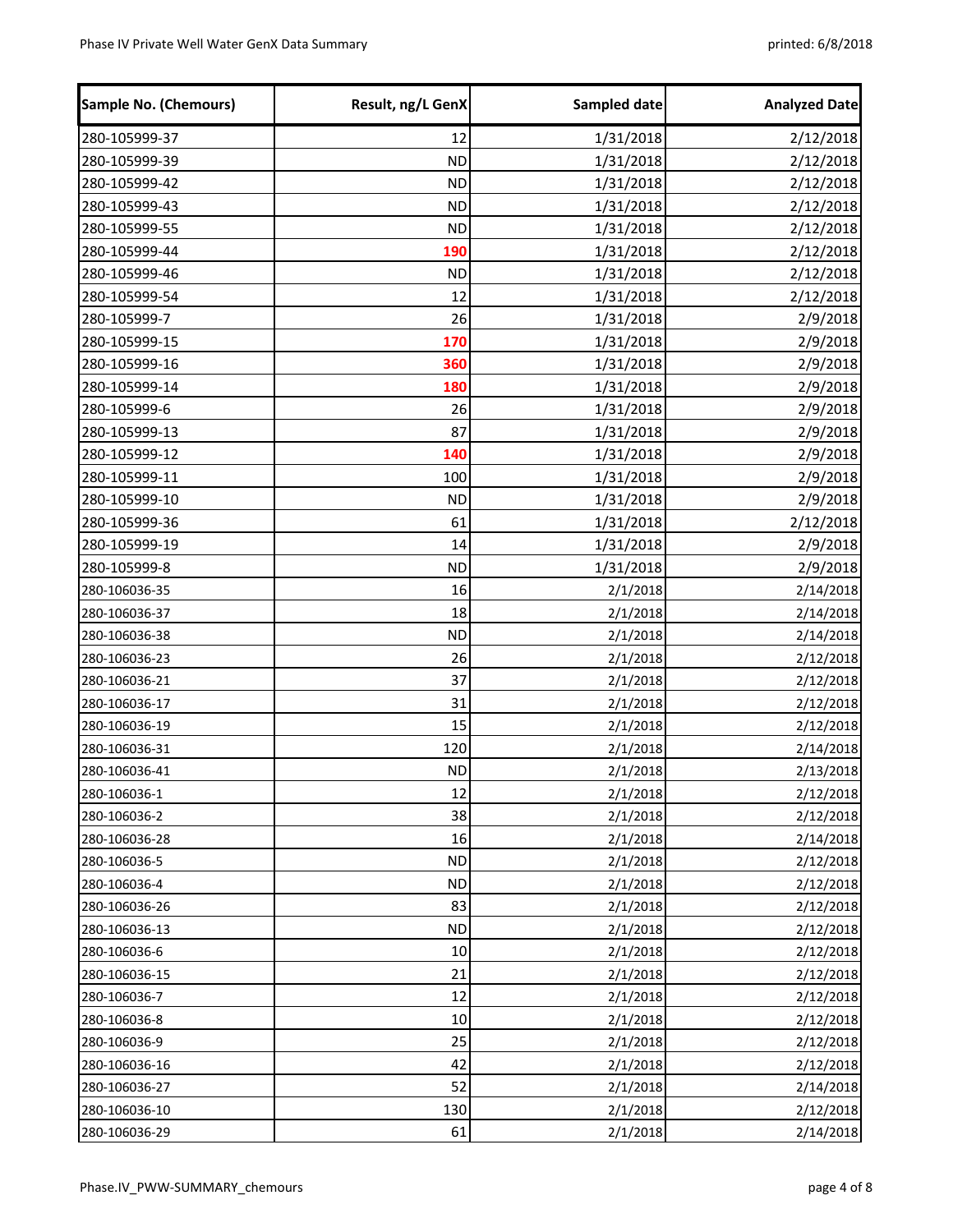| <b>Sample No. (Chemours)</b> | Result, ng/L GenX | Sampled date | <b>Analyzed Date</b> |
|------------------------------|-------------------|--------------|----------------------|
| 280-106036-30                | 89                | 2/1/2018     | 2/14/2018            |
| 280-106036-24                | 26                | 2/1/2018     | 2/12/2018            |
| 280-106036-25                | 48                | 2/1/2018     | 2/12/2018            |
| 280-106036-32                | 150               | 2/1/2018     | 2/14/2018            |
| 280-106036-12                | 29                | 2/1/2018     | 2/12/2018            |
| 280-106036-33                | 100               | 2/1/2018     | 2/14/2018            |
| 280-106076-2                 | <b>ND</b>         | 2/2/2018     | 2/14/2018            |
| 280-106077-9                 | 55                | 2/2/2018     | 2/14/2018            |
| 280-106076-8                 | 22                | 2/2/2018     | 2/14/2018            |
| 280-106077-1                 | <b>ND</b>         | 2/2/2018     | 2/14/2018            |
| 280-106077-4                 | <b>ND</b>         | 2/2/2018     | 2/14/2018            |
| 280-106077-5                 | <b>ND</b>         | 2/2/2018     | 2/14/2018            |
| 280-106077-7                 | 34                | 2/2/2018     | 2/14/2018            |
| 280-106076-9                 | 50                | 2/2/2018     | 2/14/2018            |
| 280-106076-3                 | <b>ND</b>         | 2/2/2018     | 2/14/2018            |
| 280-106076-4                 | <b>ND</b>         | 2/2/2018     | 2/14/2018            |
| 280-106076-5                 | 89                | 2/2/2018     | 2/14/2018            |
| 280-106076-7                 | 67                | 2/2/2018     | 2/14/2018            |
| 280-106076-6                 | 20                | 2/2/2018     | 2/14/2018            |
| 280-106112-4                 | 240               | 2/5/2018     | 2/20/2018            |
| 280-106112-13                | 45                | 2/5/2018     | 2/20/2018            |
| 280-106112-2                 | 120               | 2/5/2018     | 2/19/2018            |
| 280-106112-9                 | 87                | 2/5/2018     | 2/19/2018            |
| 280-106112-17                | <b>ND</b>         | 2/5/2018     | 2/20/2018            |
| 280-106112-11                | 15                | 2/5/2018     | 2/20/2018            |
| 280-106112-12                | 33                | 2/5/2018     | 2/20/2018            |
| 280-106112-10                | 87                | 2/5/2018     | 2/19/2018            |
| 280-106112-7                 | 11                | 2/5/2018     | 2/19/2018            |
| 280-106112-8                 | <b>ND</b>         | 2/5/2018     | 2/19/2018            |
| 280-106112-14                | 130               | 2/5/2018     | 2/20/2018            |
| 280-106112-15                | <b>ND</b>         | 2/5/2018     | 2/20/2018            |
| 280-106112-16                | <b>ND</b>         | 2/5/2018     | 2/20/2018            |
| 280-106112-1                 | <b>ND</b>         | 2/5/2018     | 2/19/2018            |
| 280-106159-5                 | 25                | 2/6/2018     | 2/19/2018            |
| 280-106159-4                 | 63                | 2/6/2018     | 2/19/2018            |
| 280-106192-21                | 12                | 2/6/2018     | 2/21/2018            |
| 280-106159-6                 | <b>ND</b>         | 2/6/2018     | 2/19/2018            |
| 280-106159-9                 | <b>ND</b>         | 2/6/2018     | 2/19/2018            |
| 280-106159-18                | 15                | 2/6/2018     | 2/19/2018            |
| 280-106192-10                | <b>ND</b>         | 2/6/2018     | 2/21/2018            |
| 280-106159-16                | 67                | 2/6/2018     | 2/19/2018            |
| 280-106159-14                | <b>ND</b>         | 2/6/2018     | 2/19/2018            |
| 280-106159-12                | 66                | 2/6/2018     | 2/19/2018            |
| 280-106159-22                | 17                | 2/6/2018     | 2/20/2018            |
| 280-106159-25                | 65                | 2/6/2018     | 2/20/2018            |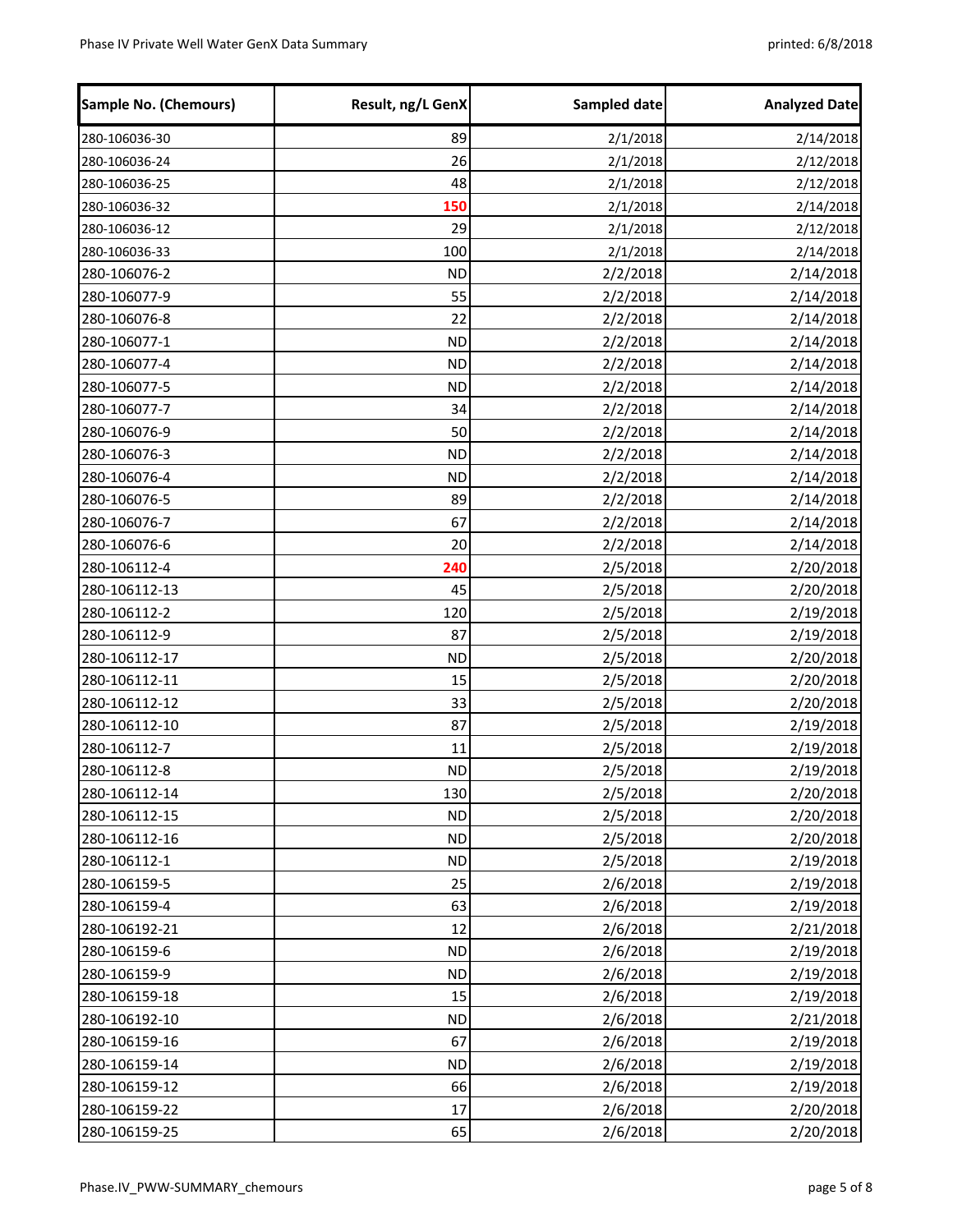| Sample No. (Chemours) | Result, ng/L GenX | Sampled date | <b>Analyzed Date</b> |
|-----------------------|-------------------|--------------|----------------------|
| 280-106159-21         | <b>ND</b>         | 2/6/2018     | 2/20/2018            |
| 280-106159-3          | <b>ND</b>         | 2/6/2018     | 2/19/2018            |
| 280-106159-10         | 49                | 2/6/2018     | 2/19/2018            |
| 280-106159-11         | 92                | 2/6/2018     | 2/19/2018            |
| 280-106159-27         | 110               | 2/6/2018     | 2/20/2018            |
| 280-106159-2          | 90                | 2/6/2018     | 2/19/2018            |
| 280-106159-20         | 11                | 2/6/2018     | 2/20/2018            |
| 280-106192-20         | 79                | 2/6/2018     | 2/21/2018            |
| 280-106159-24         | 36                | 2/6/2018     | 2/20/2018            |
| 280-106192-4          | <b>ND</b>         | 2/7/2018     | 2/21/2018            |
| 280-106192-1          | 91                | 2/7/2018     | 2/21/2018            |
| 280-106192-14         | 31                | 2/7/2018     | 2/21/2018            |
| 280-106192-3          | 23                | 2/7/2018     | 2/21/2018            |
| 280-106192-5          | 12                | 2/7/2018     | 2/21/2018            |
| 280-106192-2          | <b>ND</b>         | 2/7/2018     | 2/21/2018            |
| 280-106192-19         | <b>ND</b>         | 2/7/2018     | 2/21/2018            |
| 280-106192-15         | 38                | 2/7/2018     | 2/21/2018            |
| 280-106192-13         | 15                | 2/7/2018     | 2/21/2018            |
| 280-106192-29         | <b>ND</b>         | 2/7/2018     | 2/21/2018            |
| 280-106192-17         | <b>ND</b>         | 2/7/2018     | 2/21/2018            |
| 280-106192-9          | 12                | 2/7/2018     | 2/21/2018            |
| 280-106192-6          | 12                | 2/7/2018     | 2/21/2018            |
| 280-106192-7          | 64                | 2/7/2018     | 2/21/2018            |
| 280-106192-8          | <b>ND</b>         | 2/7/2018     | 2/21/2018            |
| 280-106192-22         | 21                | 2/7/2018     | 2/21/2018            |
| 280-106192-23         | 42                | 2/7/2018     | 2/21/2018            |
| 280-106192-24         | <b>ND</b>         | 2/7/2018     | 2/21/2018            |
| 280-106192-26         | 16                | 2/7/2018     | 2/21/2018            |
| 280-106192-27         | 16                | 2/7/2018     | 2/21/2018            |
| 280-106250-9          | 34                | 2/8/2018     | 2/23/2018            |
| 280-106250-1          | <b>ND</b>         | 2/8/2018     | 2/23/2018            |
| 280-106250-3          | 14                | 2/8/2018     | 2/23/2018            |
| 280-106250-8          | 11                | 2/8/2018     | 2/23/2018            |
| 280-106250-13         | <b>ND</b>         | 2/8/2018     | 2/23/2018            |
| 280-106250-11         | <b>ND</b>         | 2/8/2018     | 2/23/2018            |
| 280-106250-6          | <b>ND</b>         | 2/8/2018     | 2/23/2018            |
| 280-106250-4          | <b>ND</b>         | 2/8/2018     | 2/23/2018            |
| 280-106335-14         | <b>ND</b>         | 2/8/2018     | 2/23/2018            |
| 280-106250-16         | 15                | 2/8/2018     | 2/23/2018            |
| 280-106250-14         | <b>ND</b>         | 2/8/2018     | 2/23/2018            |
| 280-106250-10         | 27                | 2/8/2018     | 2/23/2018            |
| 280-106335-10         | 32                | 2/9/2018     | 2/15/2018            |
| 280-106335-12         | 13                | 2/9/2018     | 2/26/2018            |
| 280-106335-9          | 200               | 2/9/2018     | 2/15/2018            |
| 280-106335-1          | 28                | 2/12/2018    | 2/15/2018            |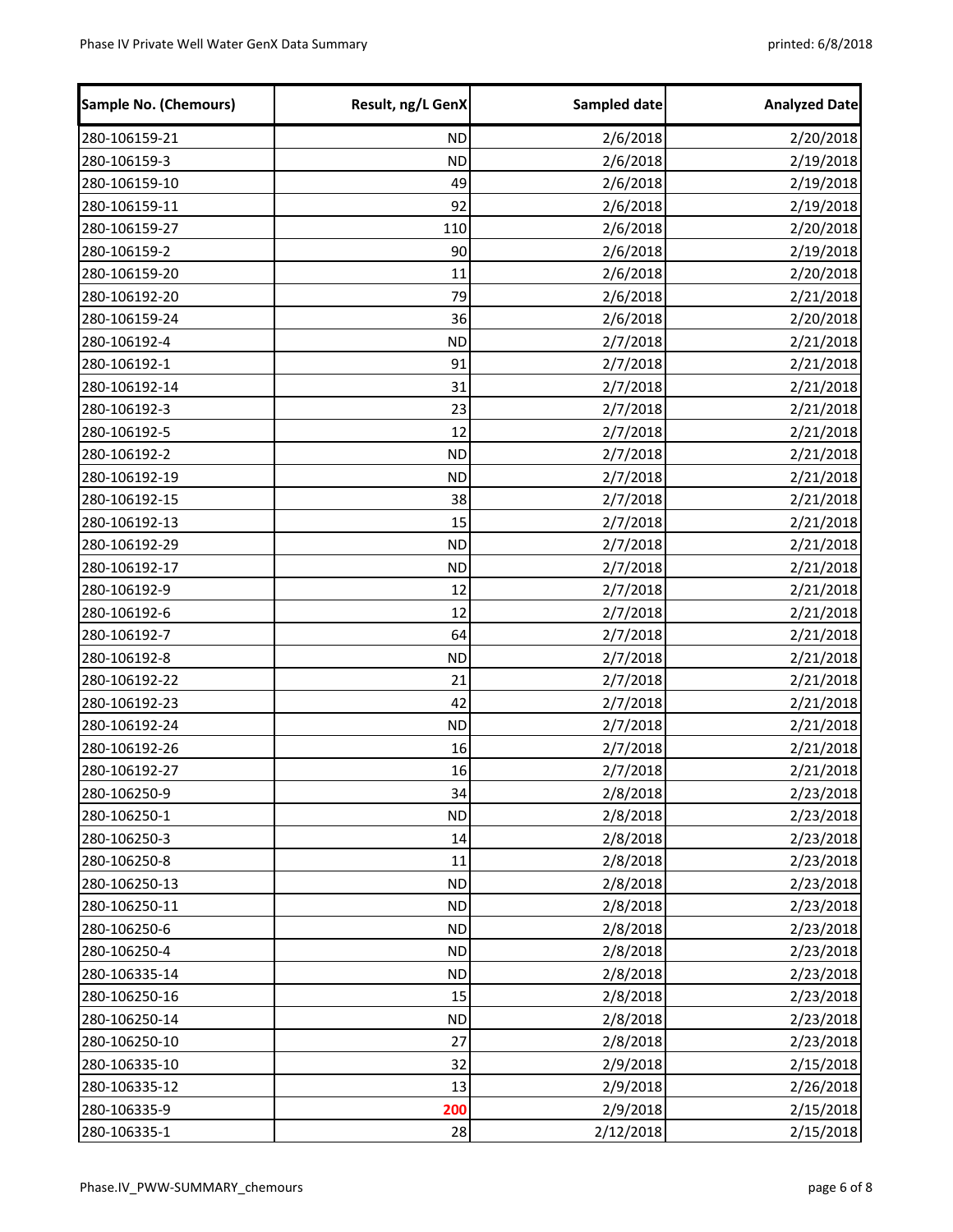| <b>Sample No. (Chemours)</b> | Result, ng/L GenX | Sampled date | <b>Analyzed Date</b> |
|------------------------------|-------------------|--------------|----------------------|
| 280-106335-6                 | <b>ND</b>         | 2/12/2018    | 2/15/2018            |
| 280-106335-4                 | <b>ND</b>         | 2/12/2018    | 2/15/2018            |
| 280-106335-5                 | <b>ND</b>         | 2/12/2018    | 2/15/2018            |
| 280-106335-2                 | 18                | 2/12/2018    | 2/15/2018            |
| 280-106389-8                 | <b>ND</b>         | 2/13/2018    | 2/26/2018            |
| 280-106389-10                | 25                | 2/13/2018    | 2/26/2018            |
| 280-106389-9                 | 44                | 2/13/2018    | 2/26/2018            |
| 280-106389-3                 | <b>ND</b>         | 2/13/2018    | 2/26/2018            |
| 280-106389-12                | <b>ND</b>         | 2/13/2018    | 2/26/2018            |
| 280-106389-2                 | 57                | 2/13/2018    | 2/26/2018            |
| 280-106389-7                 | <b>ND</b>         | 2/13/2018    | 2/26/2018            |
| 280-106389-11                | <b>ND</b>         | 2/13/2018    | 2/26/2018            |
| 280-106389-4                 | <b>ND</b>         | 2/13/2018    | 2/26/2018            |
| 280-106426-9                 | 52                | 2/14/2018    | 2/26/2018            |
| 280-106426-1                 | 63                | 2/14/2018    | 2/26/2018            |
| 280-106426-10                | 610               | 2/14/2018    | 2/26/2018            |
| 280-106426-11                | 530               | 2/14/2018    | 2/26/2018            |
| 280-106426-13                | 74                | 2/14/2018    | 2/26/2018            |
| 280-106426-12                | 87                | 2/14/2018    | 2/26/2018            |
| 280-106426-8                 | 110               | 2/14/2018    | 2/26/2018            |
| 280-106426-3                 | 57                | 2/14/2018    | 2/26/2018            |
| 280-106426-4                 | 28                | 2/14/2018    | 2/26/2018            |
| 280-106426-5                 | <b>ND</b>         | 2/14/2018    | 2/26/2018            |
| 280-106426-6                 | 24                | 2/14/2018    | 2/26/2018            |
| 280-106492-3                 | 440               | 2/15/2018    | 2/28/2018            |
| 280-106492-4                 | 86                | 2/15/2018    | 2/28/2018            |
| 280-106492-5                 | 200               | 2/15/2018    | 2/28/2018            |
| 280-106545-2                 | 54                | 2/15/2018    | 2/26/2018            |
| 280-106492-9                 | <b>ND</b>         | 2/15/2018    | 2/28/2018            |
| 280-106545-4                 | 26                | 2/15/2018    | 2/26/2018            |
| 280-106492-2                 | 100               | 2/15/2018    | 2/28/2018            |
| 280-106545-3                 | 120               | 2/15/2018    | 2/26/2018            |
| 280-106492-1                 | 52                | 2/15/2018    | 2/28/2018            |
| 280-106545-10                | 38                | 2/16/2018    | 2/26/2018            |
| 280-106545-7                 | <b>ND</b>         | 2/16/2018    | 2/26/2018            |
| 280-106545-9                 | 20                | 2/16/2018    | 2/26/2018            |
| 280-106545-12                | 72                | 2/16/2018    | 2/26/2018            |
| 280-106626-3                 | <b>ND</b>         | 2/19/2018    | 3/7/2018             |
| 280-106626-1                 | <b>ND</b>         | 2/19/2018    | 3/7/2018             |
| 280-106626-4                 | 22                | 2/19/2018    | 3/7/2018             |
| 280-106626-7                 | 16                | 2/20/2018    | 3/7/2018             |
| 280-106626-9                 | 41                | 2/21/2018    | 3/7/2018             |
| 280-106692-2                 | 190               | 2/22/2018    | 3/9/2018             |
| 280-106692-5                 | 160               | 2/22/2018    | 3/9/2018             |
| 280-106852-2                 | <b>ND</b>         | 2/26/2018    | 3/7/2018             |